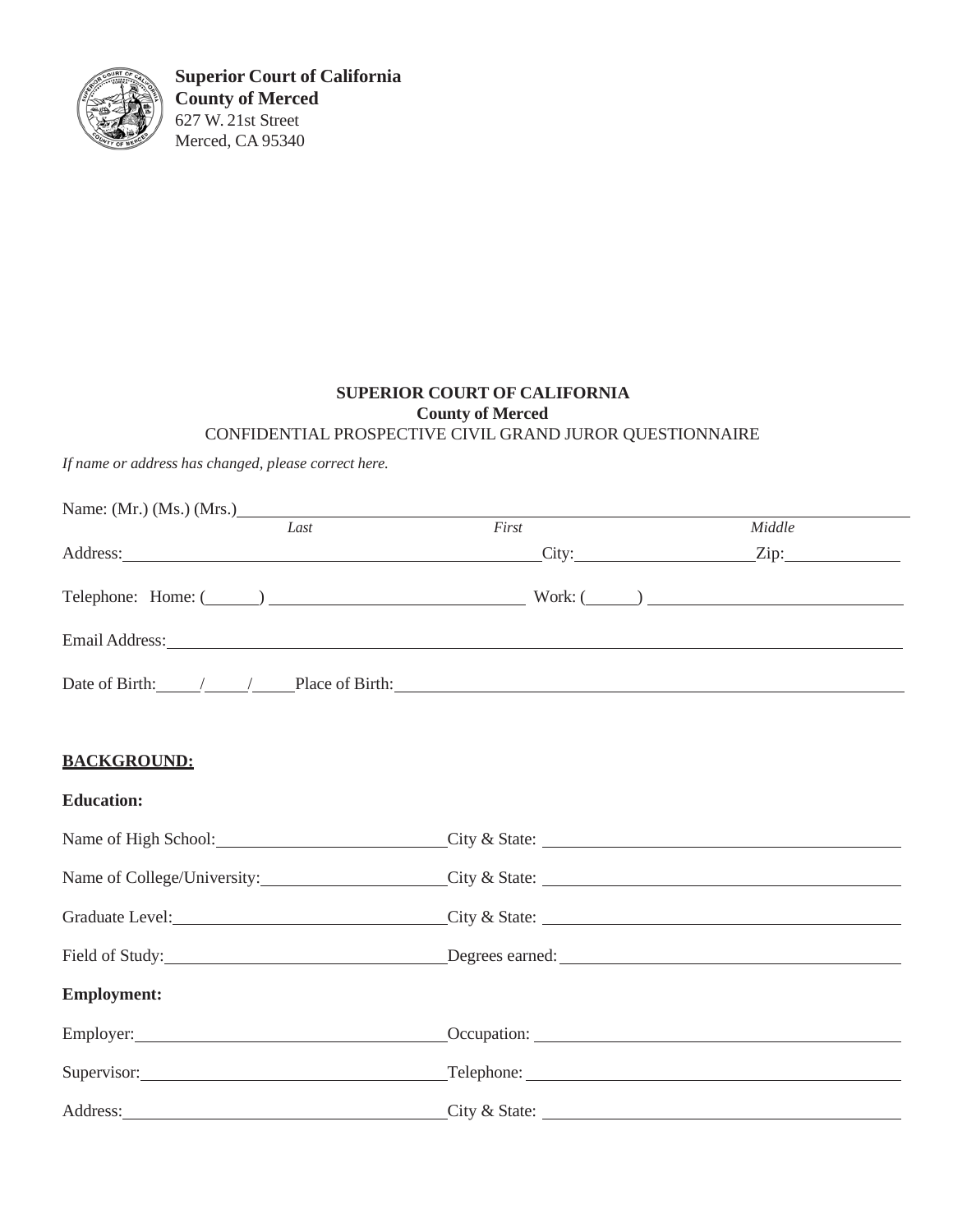### **Basic Qualifications (Penal Codes 893 and 896):**

| I am a citizen of the United States.                                                   | $[$ ] Yes $[$ ] No           |
|----------------------------------------------------------------------------------------|------------------------------|
| I am 18 years of age or older as of July 1, 2022                                       | $[$ ] Yes $[$ ] No           |
| I read, write and understand English.                                                  | $\lceil$   Yes $\lceil$   No |
| I have been a continuous resident of Merced County for a least one year.               | $\lceil$   Yes $\lceil$   No |
| I am in possession of my natural faculties; I am of ordinary intelligence,             |                              |
| sound judgment, and fair character.                                                    | $\lceil$   Yes $\lceil$   No |
| I have been convicted of a felony, malfeasance in office, or other high crime.         | $\lceil$   Yes $\lceil$   No |
| If yes, please explain below.                                                          |                              |
| I have been discharged as a grand juror in a court of this state within the last year. | $[$   Yes $[$   No           |
| I am currently serving as an elected public official.                                  | $[$ ] Yes $[$ ] No           |
| If yes, please explain below.                                                          |                              |

#### **STATEMENT**

I,  $\frac{1}{2}$  , request that my name be placed in nomination to be considered for membership on the Merced County Grand Jury for Fiscal Year 2022/2023. I understand I will be required to attend a two-day orientation program for all Grand Jurors to be determined at a later date.

I am aware that such service requires that I attend Grand Jury meetings and activities approximately 20 hours per month, consisting of a minimum of two meeting per month. In this regard, I understand that as a Grand Juror I must be flexible and able to serve some evening and weekend hours as well as work during normal business hours. I understand that it is essential that all Grand Jury members attend all general meetings and only the most pressing emergency or illnesses are acceptable reasons for absence. Reasonable vacations are permissible with appropriate notice to the Foreperson.

I declare that I will be available to serve during those day and evening hours required.

I understand that each member of the Grand Jury receives payment of fifteen dollars (\$15.00) taxable for each day served. Mileage expenses will be compensated for each mile actually and necessarily traveled on Grand Jury business.

I have read and understood the above and state that I have no obligations which would prevent me from meeting the requirements for service on the Merced County Grand Jury.

If employed, I have the permission of my employer to meet the requirements for service on the Merced County Grand Jury.

I, therefore, request I be considered as a candidate for the Merced County Grand Jury.

Signature Date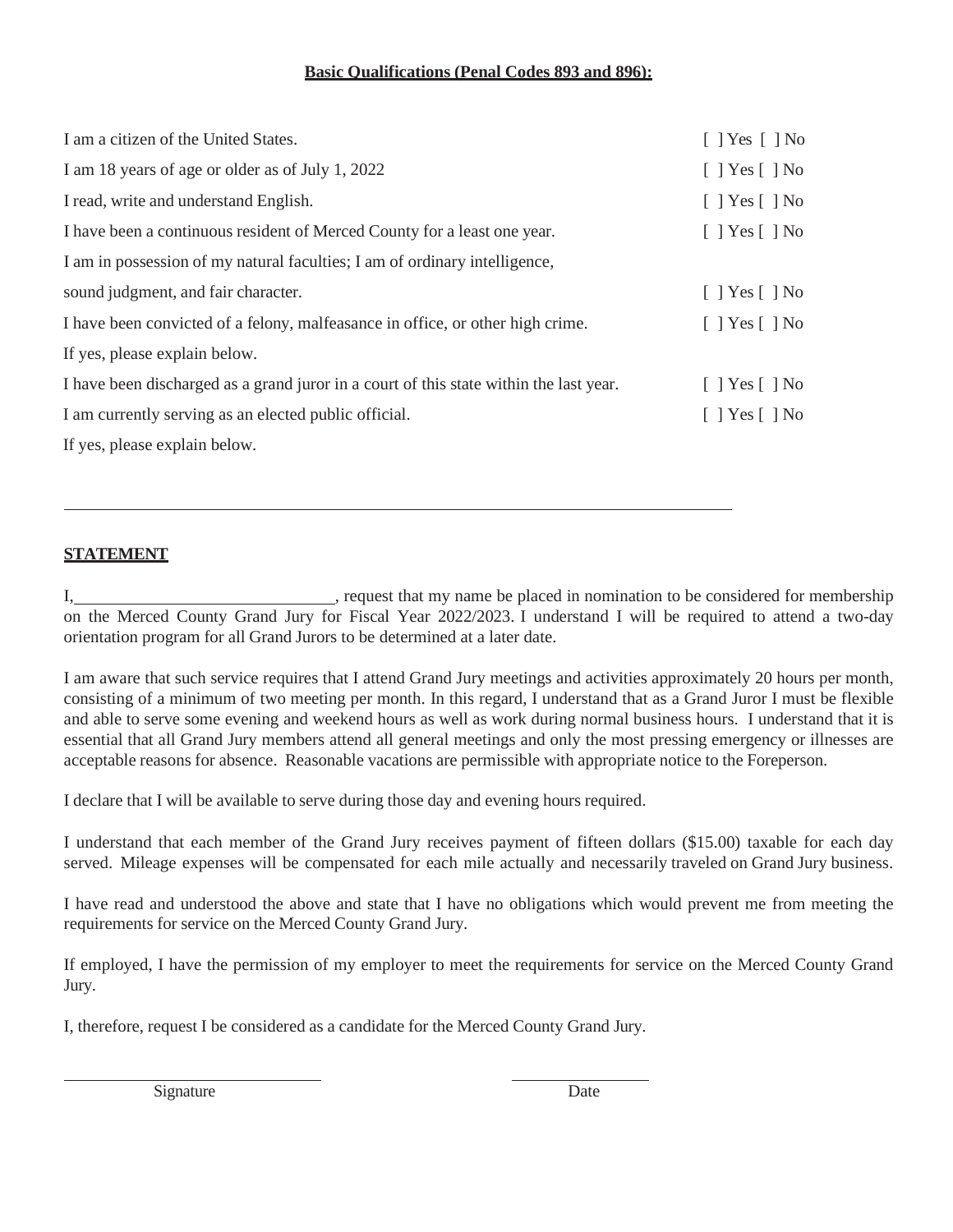#### **OFFICIALAFFLIATION(S):**

| Is your spouse, if any, employed by Merced County?               | $\lceil$   Yes $\lceil$   No |
|------------------------------------------------------------------|------------------------------|
| Are you related to or acquainted with a Merced County            |                              |
| Superior Court Judge or any public official?                     | $\lceil$   Yes $\lceil$   No |
| If yes, please explain                                           |                              |
| Are you a current or former law enforcement officer?             | $\lceil$   Yes $\lceil$   No |
| If yes, which agency and dates?                                  |                              |
| Are you a former elected public official? If yes, please explain | $\lceil$   Yes $\lceil$   No |

## **GRAND JURY COMMITTEES:**

Which Grand Jury Committee most interests you? For more information regarding Grand Jury service and the Committees of the Grand Jury see the Official Merced County Website: *[www.co.merced.ca.us/Departments/Grand](http://www.co.merced.ca.us/Departments/Grand) Jury.*

Law and Justice \_\_\_\_\_\_County Administration \_\_\_\_\_\_\_Audit and Finance \_\_\_\_\_\_Health, Education and Welfare

Are you willing to serve as the chairperson of one of the committees listed above? [ ] Yes [ ] No What would you like the Grand Jury to accomplish during this term?

Why?

## **COMMITMENT AND TIME REQUIREMENTS:**

The Merced County Civil Grand Jury will not hear any criminal proceedings. The role of the Civil Grand Jury is to monitor local government, schools, and special districts. Investigations undertaken by the Civil Grand Jury necessitate time and effort. To be an effective participant on the Civil Grand Jury you must be willing to devote a substantial amount of time. The time requirement is generally twenty hours per month. The Grand Jury meets bi-weekly. The accomplishments of the Grand Jury depend upon the work of its committees. Committees may conduct field investigations throughout the county.

Are you willing and able to devote the amount of time as stated above to the Grand Jury? [ ] Yes [ ] No

| Do you have vacation plans or business obligations that might affect your ability |                              |
|-----------------------------------------------------------------------------------|------------------------------|
| to fully participate in Grand Jury activities?                                    | $\lceil$   Yes $\lceil$   No |

Please indicate dates you would not be available. Prior plans will not disqualify you from Grand Jury service.

Note: Applications for Civil Grand Jury may be subject to a routine criminal background check. The results of a background check are strictly confidential.

I certify that the foregoing statements are true and correct, and submitted in support of my application for selection as a member of the Merced County Civil Grand Jury.

Executed under penalty of perjury under the laws of the State of California, this day of , 2022, at ,California.

Signature